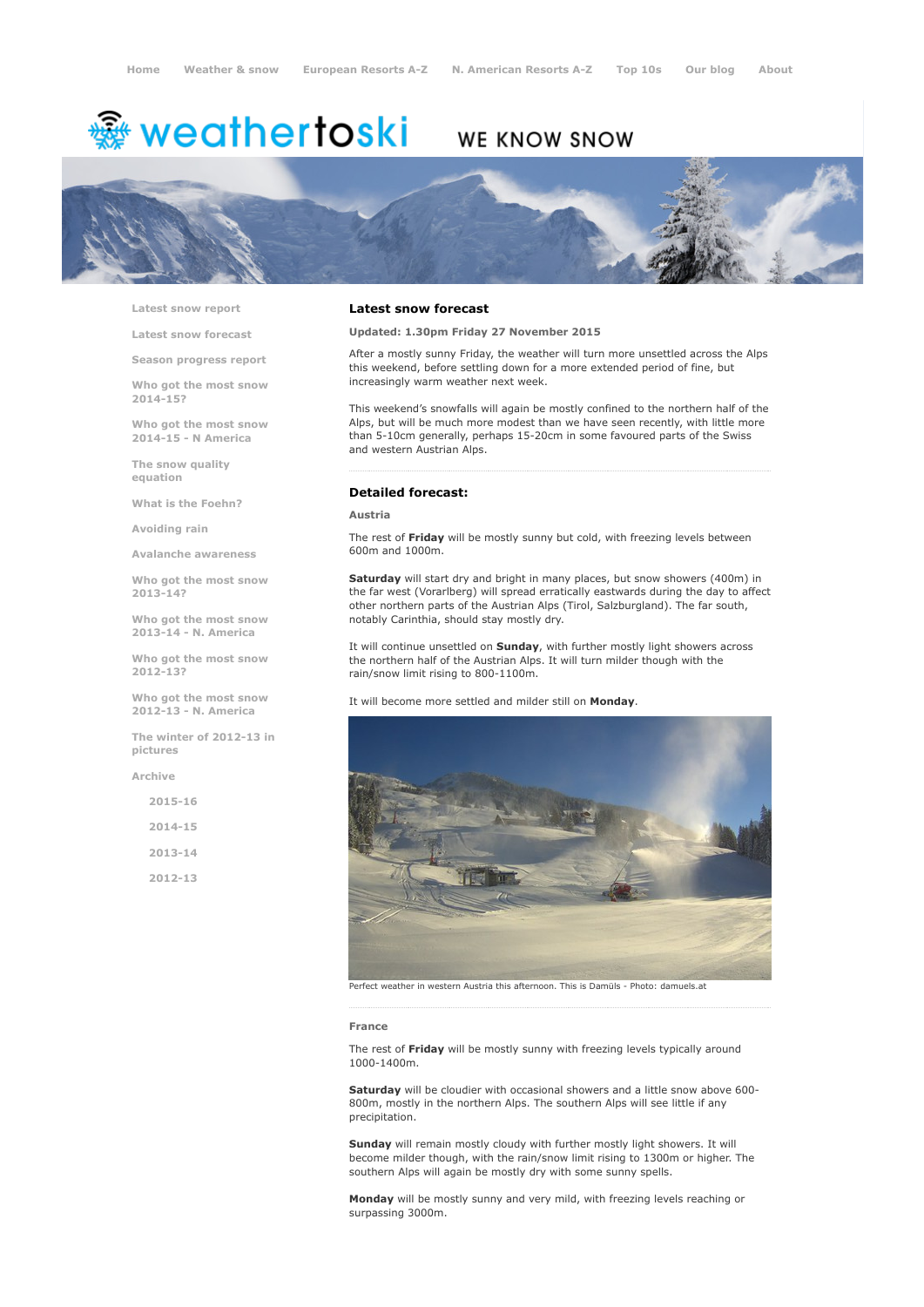

weather or snow conditions in the Alps? [Contact](http://www.weathertoski.co.uk/about-1/contact-us/) us and we'll do our best to answer it...

E: [info@weathertoski.co.uk](mailto:fraser@weathertoski.co.uk)

T: +44 (0)20 3151 3154



Sunny in the northern French Alps today, but it will be cloudier this weekend. This is Les Carroz Photo: winter.grand-massif.com

#### Italy

The rest of Friday will be mostly sunny with freezing levels typically around 1000-1300m.

Saturday will see more in the way of cloud, but also some sunny spells at times. Most places will stay dry, but a few light showers are possible close to the border areas, especially in the far north-west (Aosta) with snow above 800m.

The weather will be similar on **Sunday**, with variable cloud and just the chance of the odd shower close to the border areas. It will be milder though, with any snowflakes increasingly confined to above 1300m.

Monday will be mostly sunny and much milder, with freezing levels moving towards 2500m.



Cloudless skies in the Monterosa region today. This is Gressoney - Photo: monterosa-ski.com

#### Switzerland

The rest of Friday will be mostly sunny with freezing levels between 800m and 1300m.

Saturday will be cloudier with showers at times, most frequent in the northern Swiss Alps with some snow above 400-700m. The far southern Swiss Alps will see less precipitation and the best chance of some brighter spells.

It will remain mostly cloudy on Sunday, with further showers, heaviest on the northern side of Alps. It will be milder though, with the rain/snow limit rising to 900-1200m later.

Monday will see a return to mostly sunny weather, with freezing levels soaring towards 2500m.